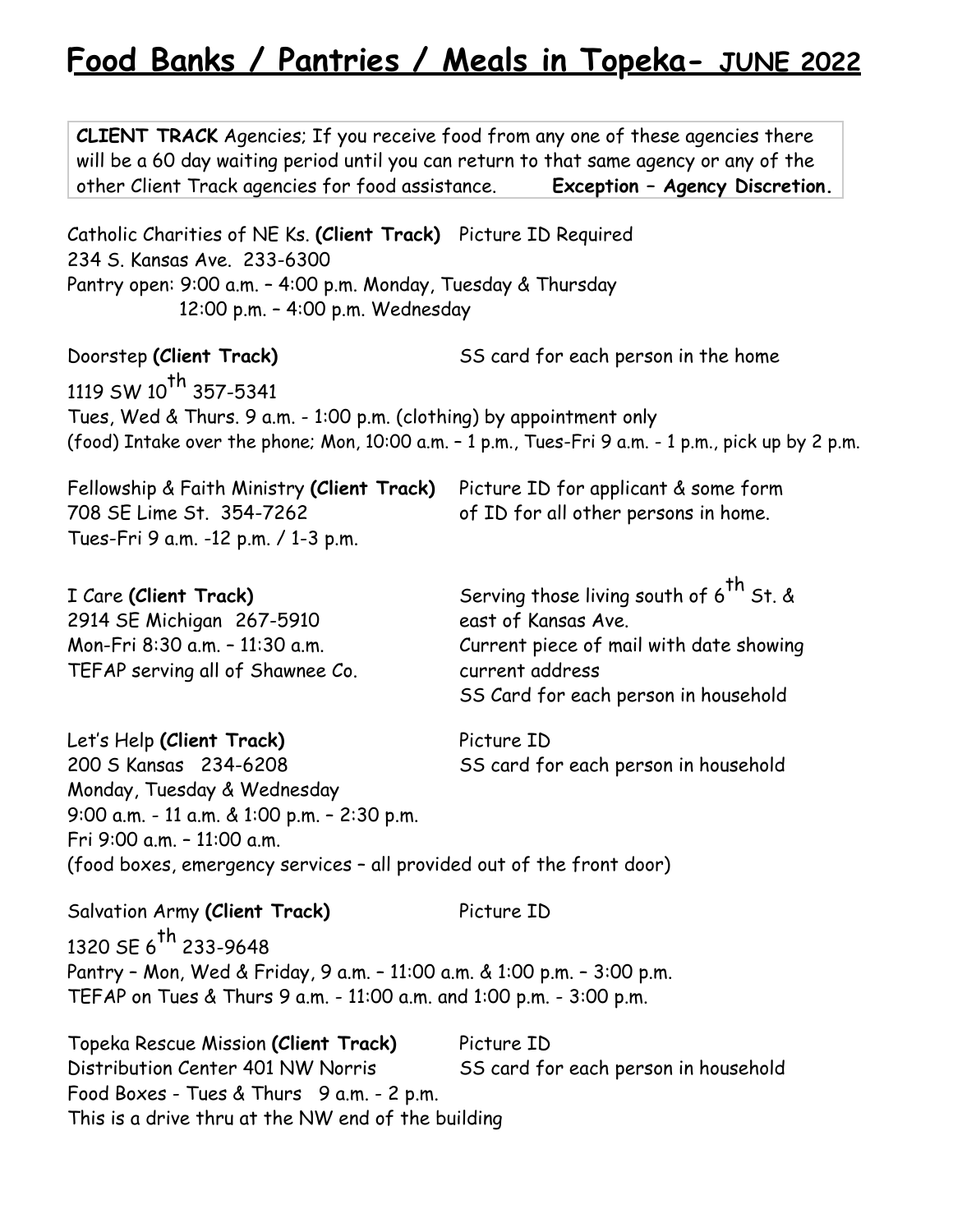Boys & Girls Clubs of Topeka

Provides after school programming for youth ages 5-18 to include a snack & dinner at our Adams Club & Teen Center. Must be enrolled at the site.

During school days out, we provide breakfast, lunch & a snack at our Adams Club & Teen Center. Must be enrolled at the site.

| Adams Club:                 | Teen Center:          |
|-----------------------------|-----------------------|
| 550 SE 27 <sup>th</sup> St. | 1112 SE $10^{th}$ Ave |
| Topeka, KS 66605            | Topeka, KS. 66605     |
| 785-234-5601                | 785 - 234-5601        |

Boys & Girls Clubs of Topeka **– Teen Center** 1112 SE 10<sup>th</sup> Ave. **Must provide name and number of people** 3:30 p.m. – 5:30 p.m. in household. 2<sup>nd</sup> and 4<sup>th</sup> Wednesdays of each month

| Capper Cupboard                                                                             | Not available to the public. Available to all |
|---------------------------------------------------------------------------------------------|-----------------------------------------------|
| $3500 \text{ SW } 10^{\text{th}}$<br>(785) 272-4060                                         | Pediatric Families receiving services at      |
| Mon - Fri. 9 a.m. - 4 p.m.                                                                  | Capper.                                       |
| Adults served in Residential Care & Direct Support Service Staff w/qualifying income level. |                                               |

## Community Action, 836-4500

Monthly Commodity Supplemental Food Program (CSFP) distribution to participants customers who live in Shawnee county and Maple Hill in Wabaunsee county who are 60 years or older and have an income at or below 130% of the Federal Poverty Level. Interested individuals must complete the CSFP application and provide required documentation to be added to the program. Distribution dates and locations vary depending on participant's address. Please call Community Action for additional information.

| East Topeka Senior Center<br>Harvesters Commodity Distribution<br>432 SE Norwood St. 232-7765       | Must submit application & be approved<br>Mon - Fri, 10:00 a.m. - 11:30 a.m. |
|-----------------------------------------------------------------------------------------------------|-----------------------------------------------------------------------------|
| Elwanda's Food Pantry<br>p.m.<br>New Hope United Methodist Church<br>2915 SW $8^{th}$ Ave, 233-0166 | 3 <sup>rd</sup> Thursday of the month<br>Noon $-2$                          |
| Family of God Church-Randel Ministries<br>1231 NW Eugene St. 234-1111                               | 1 visit every thirty days<br>Tuesday & Thursday 10:30 a.m. - 2:00 p.m.      |
| Hi-Crest Market                                                                                     |                                                                             |
| Old Avondale East Elementary School<br>11a.m.<br>455 SE Golf Park Blvd. 783-2535                    | 2 <sup>nd</sup> Saturday of the month<br>9a.m.-                             |

Highland Park High School Food Pantry, Fred Willer (785) 274-6026 Available to all HPHS students & families or by referral from 501 counselor or social worker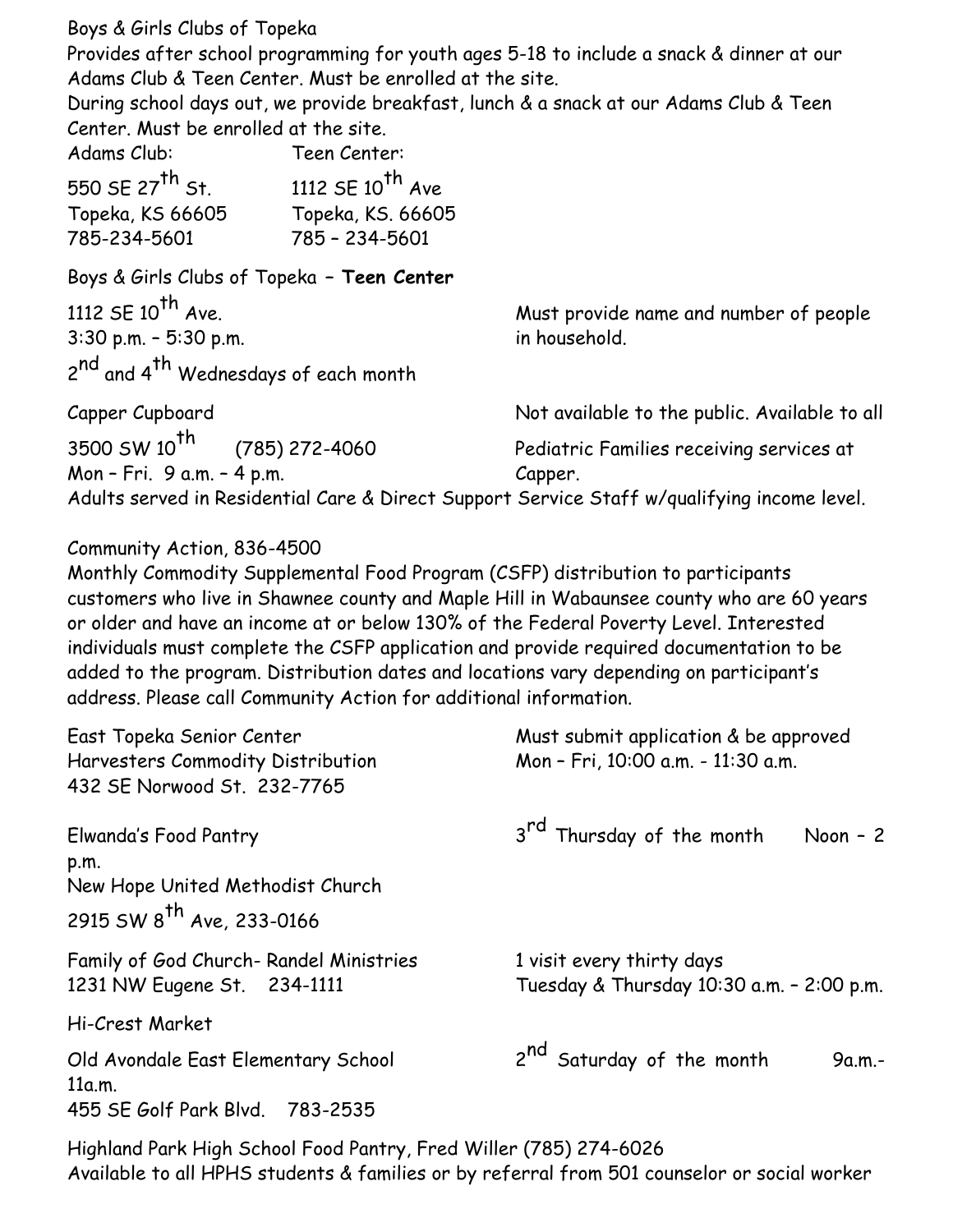| Highland Crest HOPE Food Pantry<br>3225 SE Adams (use rear door) 266-5537. ID, SS card for each member of the                                                                                                          | Annual application                                                                  |
|------------------------------------------------------------------------------------------------------------------------------------------------------------------------------------------------------------------------|-------------------------------------------------------------------------------------|
| 3 <sup>rd</sup> Sunday, 12: p.m. - 2:00 p.m.                                                                                                                                                                           | household, one visit per month.                                                     |
| 3 <sup>rd</sup> Wednesday, 6:00 p.m. - 7:00 p.m.                                                                                                                                                                       |                                                                                     |
| $4th$ Wednesday, 6:00 - 7:00 p.m.                                                                                                                                                                                      |                                                                                     |
| Hope House Ministries<br>Oakland Church of the Nazarene<br>939 NE Oakland 232-0142 Church leave message or 217-5190 (Jeanette)                                                                                         |                                                                                     |
| 2 <sup>nd</sup> and 4 <sup>th</sup> Sunday of each Month 12:30-1:30 (temporarily cancelled due to COVID-19)<br>see Mobile Food Pantries, pg. 4<br>pancakes to go. Go to the church door, order and we will bring out.) | Every Sunday free pancakes to anyone 9:10 a.m. -10:30 a.m. (during COVID-19 this is |
| <b>Inward Faith Outreach Ministries</b><br>625 Polk Street 234-2332                                                                                                                                                    |                                                                                     |
| $4^{th}$ Friday of the month, 12:00 p.m. - 4:00 p.m.                                                                                                                                                                   |                                                                                     |
| Marantha Baptist Fellowship Food Pantry<br>4935 SW Burlingame RD (785) 862-8810                                                                                                                                        | Come as often as needed. You don't need<br>anything but your contact information.   |
| Every $1^{st}$ Wed. of the month 6 p.m. - 8 p.m.                                                                                                                                                                       |                                                                                     |
| Every $3^{rd}$ Sat. of the month 9 a.m. - 12 noon.                                                                                                                                                                     |                                                                                     |
| New Hope Baptist Church - Food Pantry<br>404 SW Polk<br>$(785)$ 220-1123                                                                                                                                               | May go twice per month<br>Photo I.D. required at each visit                         |
| 1st & 3rd Saturdays, 9 a.m. - 12 p.m.                                                                                                                                                                                  | SS cards required for each                                                          |
| 2 <sup>nd</sup> and 4 <sup>th</sup> Mondays, 9 a.m. - 12 p.m.                                                                                                                                                          | person in the home.                                                                 |
| New Hope Center                                                                                                                                                                                                        | Proof of Jackson Co. address separate                                               |
| 326 E. 9 <sup>th</sup> St., Holton, Ks. 66436<br>Tues. 10 a.m. to 2 p.m. & Thurs 3 p.m. - 6 p.m.                                                                                                                       | from driver's license.<br>1 visit every 30 days.                                    |
| Open Arms Outreach Ministries: The House That Will Built<br>2401 SE $11^{th}$ St.<br>4 <sup>th</sup> Saturday of the month, 11:00 a.m.-3:00 p.m.                                                                       |                                                                                     |
|                                                                                                                                                                                                                        |                                                                                     |
| St. Matthew Church<br>2800 SE Maryland                                                                                                                                                                                 | Food limited to supply on hand<br>Wednesday 9:00 a.m. to 10:00 a.m.                 |
| Topeka Shawnee County Public Library, 1515 SW 10 <sup>th</sup> Ave. (785) 580-4400<br><b>Summer Lunch</b>                                                                                                              |                                                                                     |
| Mon-Fri   June 6-Aug 5, 2022   11:30am-12:30pm<br>Harvesters' Lunch is served free to kids, birth - 18 years old, weekdays (excluding holidays).<br>Meals need to be eaten in the Learning Center.                     |                                                                                     |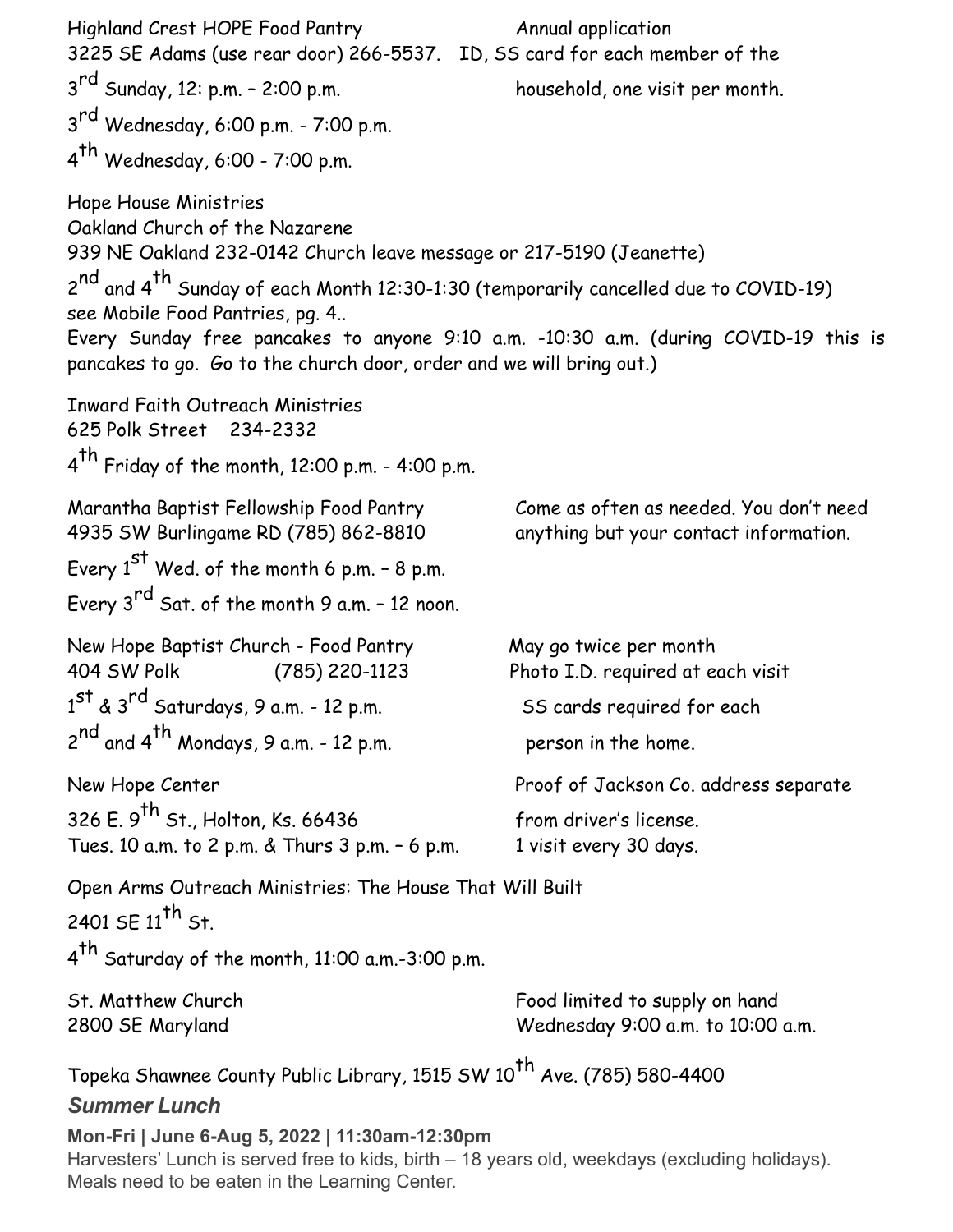# **Mobile Food Pantries**

1st Monday of the month, 1:30 p.m. – 2:30 p.m. First Christian Church, 1880 SW Gage Blvd., 272-4290

1<sup>st</sup> Thursday of the month, 9:30 a.m. until the food runs out, 272-9009 Town & Country Christian Church - Location: Kansas Neurological Institute, 3107 SW 21<sup>st</sup> St,  $1^\mathsf{st}$  Friday of the month, 4 p.m. - 5:00 p.m. Robinson Middle School, 1125 SW 14<sup>th</sup> St. 295-3770 2<sup>nd</sup> Monday of the month, 12:00 p.m. - 1:00 p.m. Trinity Presbyterian Church, 4746 SW 21<sup>st</sup>. St. 633-5491 2<sup>nd</sup> Tuesday of the month, 9:00 a.m. until the food runs out, 234-2883 or 215-0205 Central Topeka Turnaround Team - Location: Stormont Vail Events Center, South parking lot. We do not close for the winter! 2<sup>nd</sup> Saturday of the month, 9:00 a.m. - 10:00 a.m. Jardine Middle School - 2600 SW 33<sup>rd</sup> St. 274-6330 2<sup>nd</sup> Saturday of the month, 1:30 p.m. - 2:30 p.m. Hope House Ministries, Oakland Church of the Nazarene 939 NE Oakland Ave – 232-0142 Church leave message, or 217-5190 (Jeanette) 3<sup>rd</sup> Thursday of the month, 5:30 p.m. - 7:30 p.m. Apostolic Church – 2420 SE Bellview 266-7102 3<sup>rd</sup> Friday of every month, 12:45 p.m. LULAC Senior Center 1502 N Seward Ave – 234-5809 No income eligibility. Line up in front of the Center. 3<sup>rd</sup> Friday of every month, 3:00 p.m. until food runs out Community Resources Council, Inc. Avondale East NET Center – 455 SE Golf Park Blvd. 233-1365 Recipients give first name, zip code, number of children, adults and seniors in household. 3<sup>rd</sup> Saturday of the month, 9:00 a.m. to 10:00 a.m. St. John African Methodist Episcopal Church – 701 SW Topeka Blvd. 233-3656 3<sup>rd</sup> Saturday of the month, 11:00 a.m. until food runs out. 266-5688 Eastside Church of God in Christ - 2724 SE  $10^{th}$ , just north of Pine Ridge Community Ctr.  $3<sup>rd</sup>$  Saturday of the month, 12:30 p.m. - 1:30 p.m.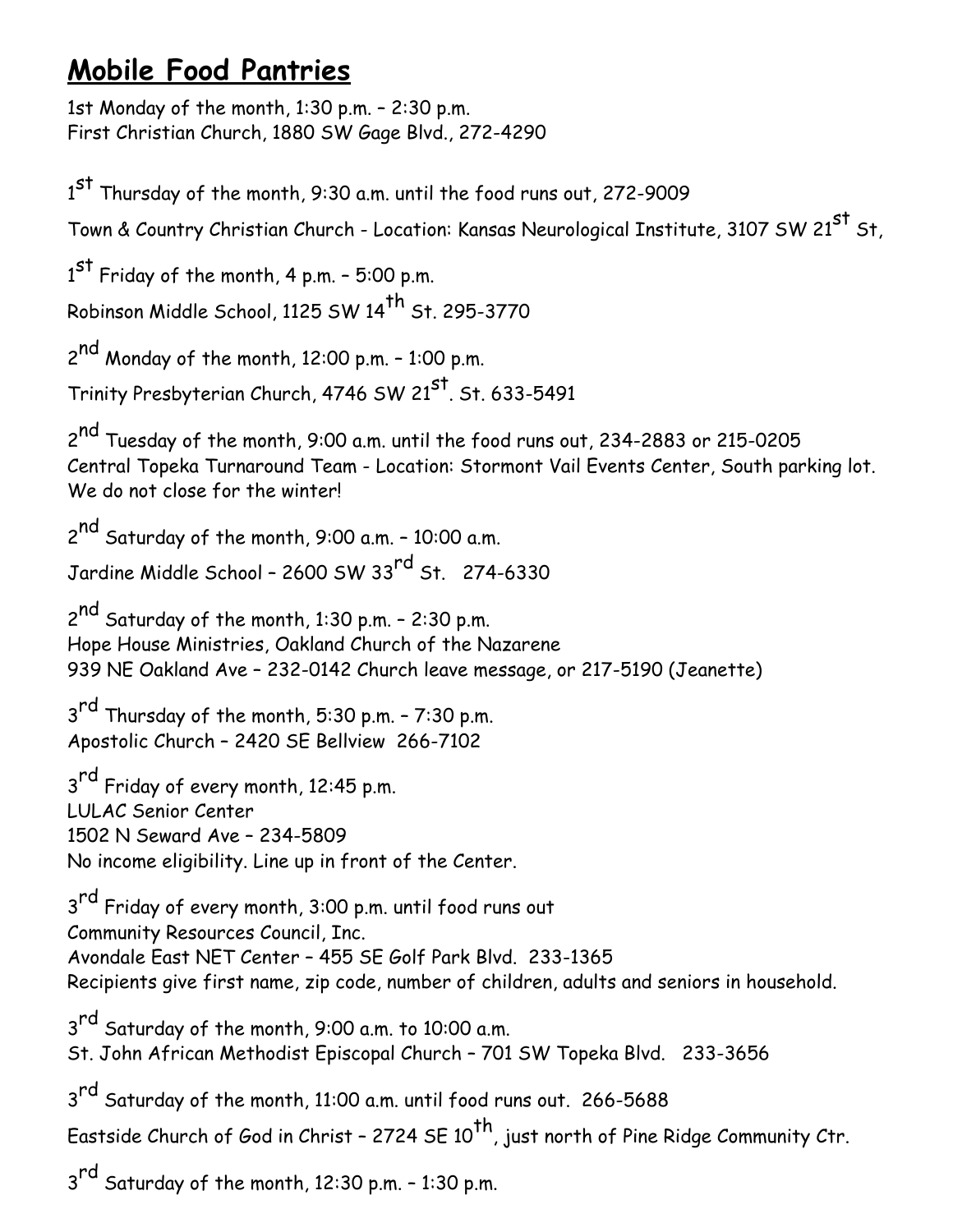Bread of Life - 234 SE Lime St. (785) 925-6412  $4<sup>th</sup>$  Monday of the month, 1:00 p.m. - 2:00 p.m. The Salvation Army, 1320 SE  $6^{th}$  St. 233-9648 4<sup>th</sup> Tuesday of the month, 9:00 a.m. until food runs out RMI, Randel Ministries Inc. - 1231 NW Eugene 234-1111  $4<sup>th</sup>$  Friday of the month, 9:00 a.m. - 10:00 a.m. Capitol City School – **Hummer Park Football Field – East Parking Lot, 500 SW Tuffy Kellogg Dr**.  $4<sup>th</sup>$  Saturday of the month, 9:00 a.m. - 11:00 a.m. Topeka First Free Methodist Church, 3450 SE Indiana, 266-6610 <sup>4</sup>th Saturday of the month, 9:00 a.m. – 11:00 a.m. (Distributes every other month beginning in February) Distributions February, April, June, August, **October** & December Indiana Avenue Church of Christ – 3510 SE Indiana 266-7788  $4<sup>th</sup>$  Saturday of the month, 11:00 a.m. - 12:00 p.m. Antioch Family Life Center - 1921 SE Indiana 232-1937 Rossville: 4th Wednesday of the month – 1:00 p.m. - 2:00 p.m. Weather Permitting! (785) 836-4500 Community Action at Citizen Potawatomi Nation, 806 Nishnabe Trail Auburn: 4th Friday of every month – 12:30 p.m. - 2:00 p.m. Weather Permitting! (785) 836-4500 Community Action at Auburn Community Center, 121 W. 11<sup>th</sup> St<sup>.</sup>

## **OTHER RESOURCES & TOOLS**

**Corita's Corner Sandwich Ministry, 234 S. Kansas**  Window located on the east side of the building (back of building) 6ft. social distance please! Sack Lunch, Mon – Fri, 9:00 a.m. - 1:00 p.m.

**Grace Episcopal Cathedral,** 701 SW 8th Avenue Every Saturday, distribute sack lunches 8:30 - 11:30 a.m.

**Harvesters Customer Care:** (877) 653-9519 [www.harvesters.org](http://www.harvesters.org) Click on "Get Help" link & use the agency locator tool to find programs in your area.

**United Way** help line 2-1-1, (888) 413-4327

**SNAP** (food stamps) Hotline - Harvesters can assist with eligibility, & application questions. Contact the SNAP Outreach Team, (toll free, (877) 653-9522) or snap@harvesters.org for more info & to start an application.

**CHAMPSS LOCATIONS –** An active CHAMPSS card is necessary. Call 235-1367 for more information. **Dillon's grocery stores;** *(Open 7 days a week, lunch and dinner)*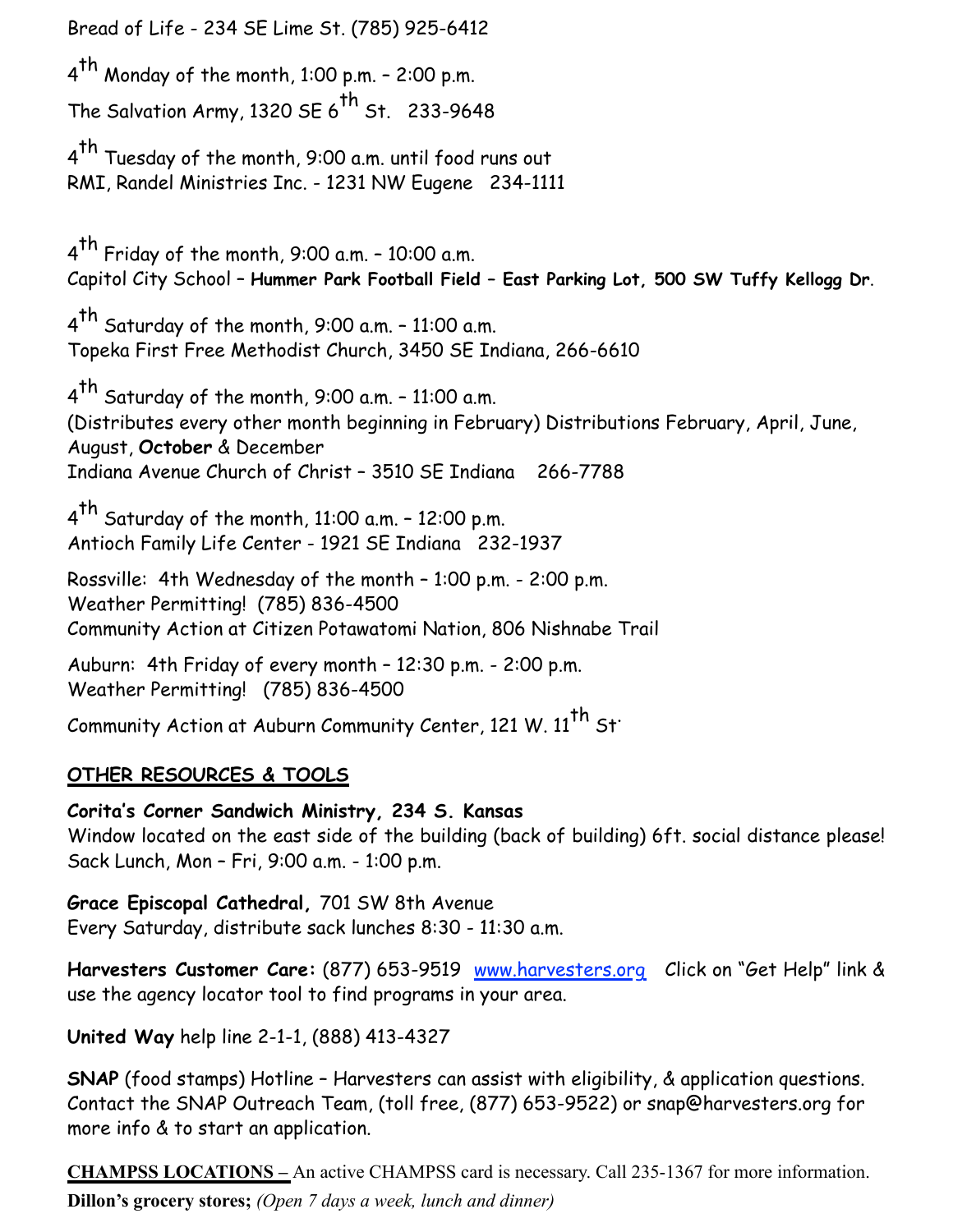| 6829 SW 29th St.<br>Topeka, KS 66614           | 2010 SE $29^{th}$ St<br>Topeka, KS 66605       | 4015 SW 10th St.<br>Topeka, KS 66604 | 800 NW 25th St.<br>Topeka, KS 66618 |
|------------------------------------------------|------------------------------------------------|--------------------------------------|-------------------------------------|
| 5311 SW $22^{nd}$ Place<br>Topeka, KS 66614    |                                                |                                      |                                     |
| Hy-Vee grocery store:<br>2915 SW Wanamaker Rd. | (Open 7 days a week, breakfast, lunch, dinner) |                                      |                                     |

## **Hot Meals**

Meals on Wheels Eastern Kansas, 2134 SW Westport Drive, Topeka, KS 66614 785-430-2186

#### [www.mowks.org](http://www.mowks.org)

### Home Delivered Meals

#### **Fee:**

Home delivered meals are based on a sliding scale and donations are encouraged. Funding may be available for some individuals. Donations may be made using cash, check, credit card or Vision Card.

#### **Eligibility:**

- Person 60 years of age or older who is Homebound(difficulty leaving the home unassisted)
- Person 60 years of age or older who is Isolated
- Person 60 years of age or older who is a Caretaker, as long as it is in the participant's best interest
- Spouse of an Eligible Participant as long as it is in the participant's best interest
- Disabled or Dependent Individual who resides in a non-institutional setting with an eligible participant and it is in the participant's best interest
- Registered congregate meal participant who needs a home-delivered meal(s) due to an illness or health condition

#### **Congregate Meal Sites**

Meal sites for age 60 & over & or disabled. Donations are encouraged but there is no set fee. Noon meal with reservations the day before by 3:00 p.m. at the site or by calling 430-2186. The spouse of an individual over 60 who accompanies them to the center or if under age 60 you must pay full price for the meal.

| East Topeka Senior Center             | 432 SE Norwood Street   | 232-7765 |
|---------------------------------------|-------------------------|----------|
| First Apartments                      | 3805 SW $18th$ Street   | 272-6700 |
| Highland Park United Methodist Church | 2914 SE Michigan Avenue | 266-6555 |
| Lulac Senior Center                   | 1502 N Seward Avenue    | 234-5809 |
| Papan's Landing Senior Center         | 619 NW Paramore Street  | 232-1968 |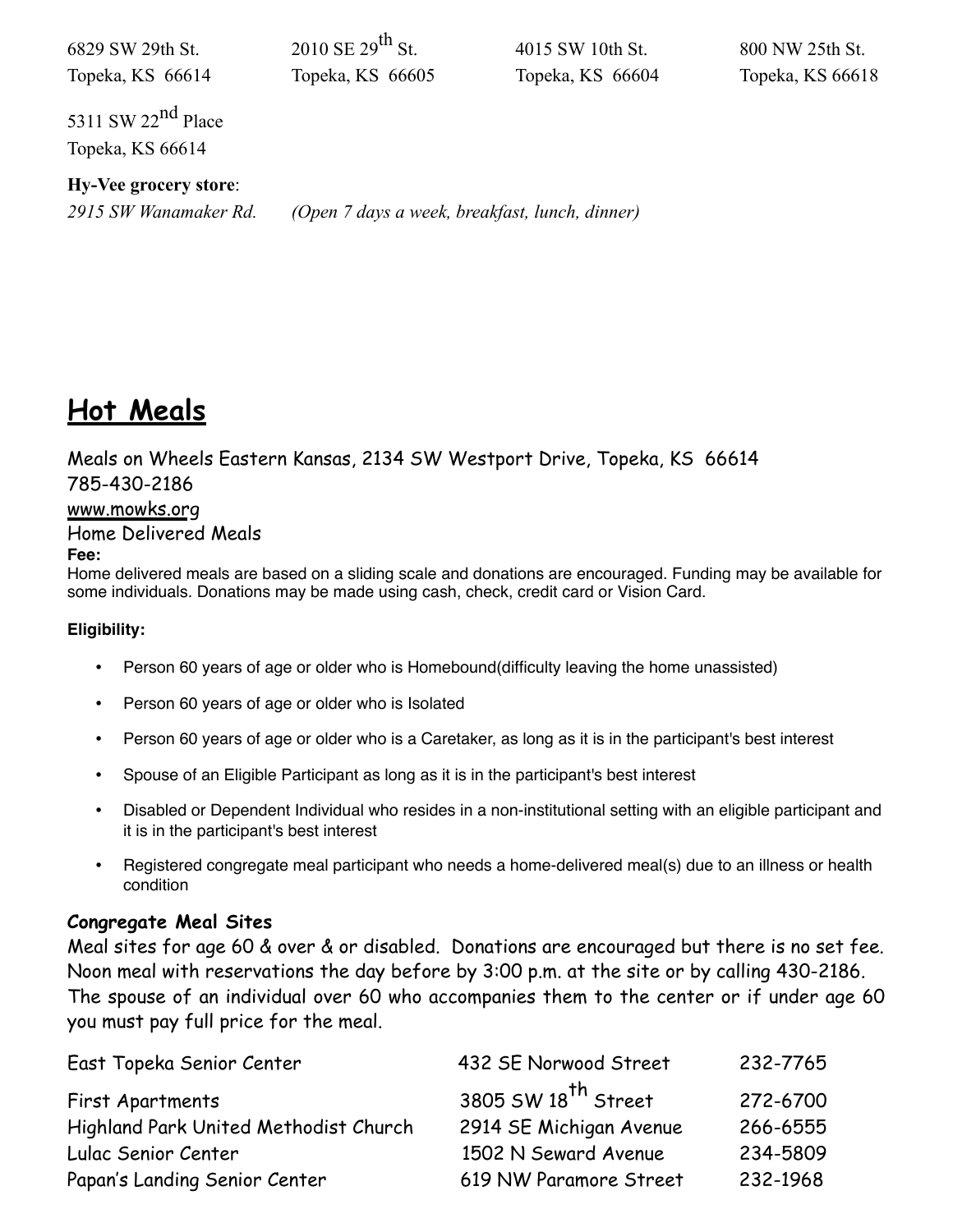| <b>Madison Street Apartments</b> | 600 SE Madison Street | 234-3386 |
|----------------------------------|-----------------------|----------|
| <b>Tyler Towers Apartments</b>   | 600 SW 14th Street    |          |
| Silver Lake Senior Center        | 404 E. Lake           | 582-5371 |
| Rossville Senior Center          | 429 Pearl             | 584-6364 |
| Auburn Civic Center              | 1020 Washington St.   |          |

### **Breakthrough House Club House,** 1201 SW Van Buren

Open only to members of the Clubhouse for breakfast and lunch, Monday through Friday. Membership is required. Please call 785-232-6960 for details.

## **Hands of Hope Ministry,** 222 NW Jay St.

(1 block east of Topeka Blvd. behind the Gas n' Shop) Mondays, 5:30- 6:30 p.m. Provides a hot evening meal for those in need.

## **Highland Crest 7th Day Adventist Church,** 3225 SE Adams, 266-5537.

Breakfast for children every  $4^{th}$  Saturday at 9:30 a.m. & lunch for children at 1:00 p.m.

**Let's Help,** 200 S. Kansas 234-6208 Mon, Wed & Fri. 11:30 a.m. – 12:30 p.m. (sack lunches give out front door)

**Silverbackks Silver Supper –** Serving Children up to age 18, Monday-Thursday Central Park Community Center, 1534 SW Clay, meal served at 5:30 p.m.

Hillcrest Community Center, 1800 SE  $21^{st}$ , meal served at 6:00 p.m.

## **Silverbackks Silver Sunday**, 1020 NE Forest Ave., Free meal to any age, served grab & go style during COVID-19. Every Sunday at 11:30. Seconds begin at 12:15, when possible. Service ends at 12:30 or earlier, if food runs out.

**The Salvation Army,** 1320 SE 6<sup>th,</sup> 233-9648, Mon. and Fri. 12 - 1 p.m. hot meal Tuesday, Wednesday & Thursday 12:00 – 1:00 p.m. sack lunch.

## **Topeka North Outreach,** 233-1370

Operation Backpack Weekend Food Sacks are shared at all North Topeka and Oakland area schools as well as Garfield and Oakland Community Centers. TNO shares OFS Farmers to Families Food Boxes every other week at Seaman

Congregational Church, Oakland United Methodist Church, and Silver Lake United Methodist Church.

## **Topeka Rescue Mission,** 600 N. Kansas 354-1744

A sack with food for breakfast & dinner is provided M – F, 6:00 p.m. – 6:30 p.m. at the back door. Sat & Sun 5:00 p.m. – 5:30 p.m. at the back door.

\*\*\*\*\*\*\*\*\*\*\*\*\*\*\*\*\*\*\*\*\*\*\*\*\*\*\*\*\*\*\*\*\*\*\*\*\*\*\*\*\*\*\*\*\*\*\*\*\*\*\*\*\*\*\*\*\*\*\*\*\*\*\*\*\*\*\*\*\*\*\*\*\*\*\*\*\*\*\*\*\*\*\*\*\*\*\*\*\*\*\*\*\*\*\*\*\*\*\*\*\*\*\*\*\*\*\*\*\*\*\*\*\*\*\*\*\*\*\*\*\*\*\*\*\*\*\*\*\*\*\*\*\*\*\*\*\*\*\*\*\*\*\*\*\*\*\*\*\*\*\*\*\*\*\*\*\*\*\*\*\*\*\*\*\*\*\*\*\*\*\*\*\*\*\*\*\*\*\*\*\*\*\*\*\*\*\*\*\*\*\*\*\*\*\*\*\*\*

**WIC** supplemental food program for pregnant, recently deliver and breastfeeding Women,